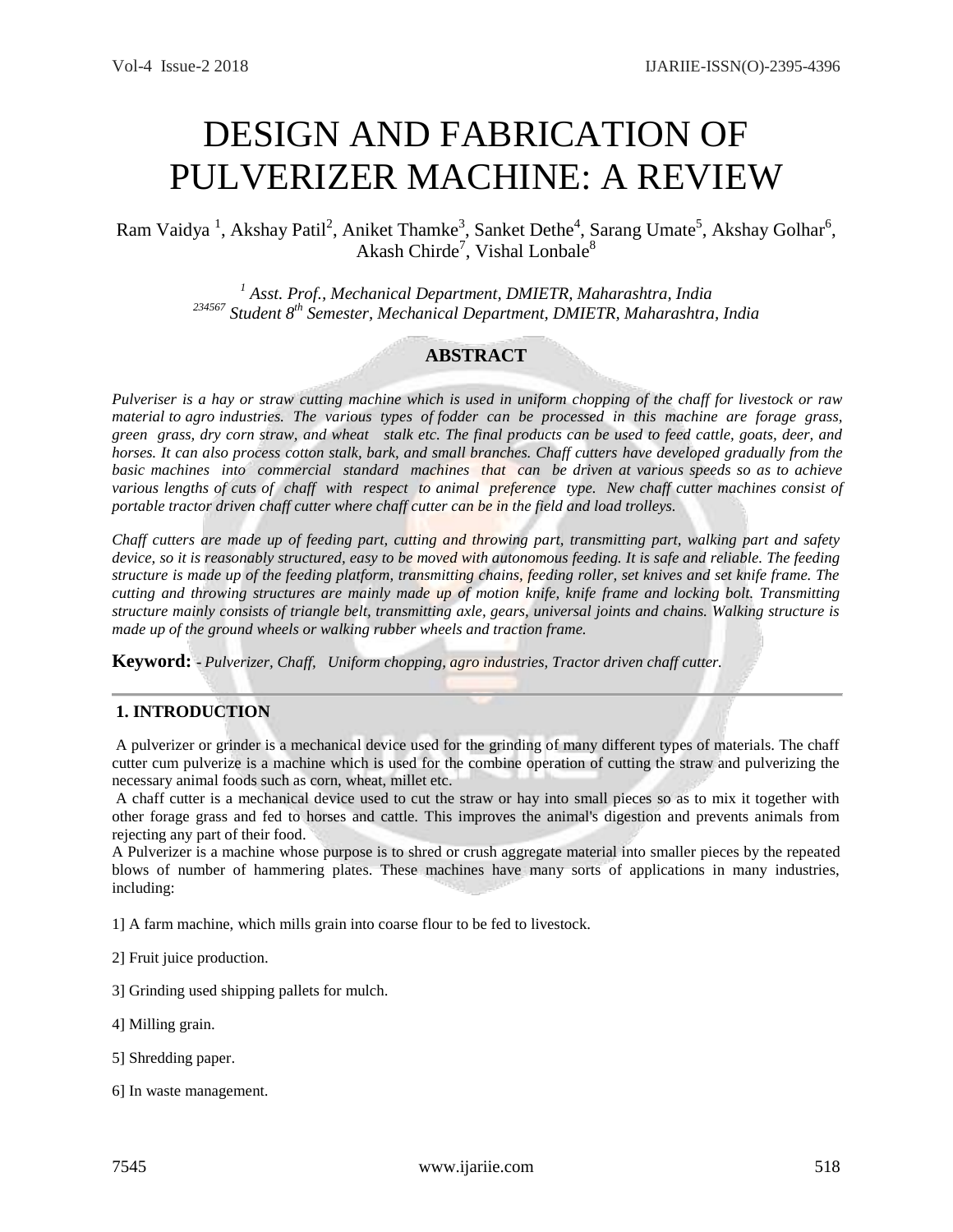# **2. LITURATURE SURVEY**

A survey helps in understanding the topic clearly and to frame a strategy for solving the given problem. The following are the terminologies referred from journal paper.

- $\bullet$ <sup>1</sup>Chaff cutter is a hay or straw cutting machine which is used in uniform chopping of the fodder for livestock or raw material to agro industries. The various types of fodder can be processed in this machine are forage grass, green grass, dry corn straw, and wheat stalk. The final products can be used to feed cattle, goats, deer, and horses.
- $\bullet$  $2$ In recent past a human powered processing machine has been developed for fodder cutting. Machine consists of a human powered flywheel or a bicycle drive with speed variation mechanism. Hence, the effort for the process was extensive and unsafe. To overcome these obstacles we have designed a new cutting mechanism which is safer and effort reducing with minimum power consumption.
- $\bullet$ <sup>3</sup>Chaff Cutter Machine is hay or straw cutting machine which is used for uniform chopping of fodder for livestock to agro industries. In this paper, design and development of Chaff Cutter Machine is presented. The machine is developed gradually from basic machines into commercial standard machine that can be electrical driven to achieve various length of cut of chaff as per the preference. The new chaff cutter machine is modified for its compactness and to avoid blockage of grass.
- $\bullet$ <sup>4</sup>In India, animal husbandry is an integral part of the rural economy. The forage (dry or wet) production requires high labour coupled with a lack of sufficient land for forage. Production and forage scarcity during the dry season means that available forage must be efficiently used to minimize waste.
- $\bullet$ <sup>5</sup>Livestock production and agriculture are relatively linked together, and both crucial for overall food security. Livestock sector is an important livelihood activity foremost of the farmers, small and semi medium farmers with average operational holdings of area less than 4 ha own about 87.7% of the livestock of this country.

## **3. MAIN COMPONENTS**

A pulverizer or grinder is a mechanical device used for the grinding of many different types of materials. The chaff cutter cum pulverizer is a machine which is used for the combine operation of cutting the straw and pulverizing the necessary animal foods such as corn, wheat, millet etc.

The common components of pulveriser machine are as:

#### **3.1 Power Source – Electric Motor:**

An electric motor is an electrical machine that converts electrical energy into mechanical energy. The reverse of this is the conversion of mechanical energy into electrical energy and is done by an electric generator, which has much in common with a motor.

#### **3.2 V-Belt:**

The V-Belt is use to transmit the power from one pulley to another. The V-Belt has been in existence since the early 1920's. Through the years, many modification are done in the use of material of V-belt construction and in cross sectional shape as well. Originally, V-belts came into existence to replace the flat and round belts on automotive drives to ensure greater reliability. V belt drive arrangement is used to transmit power from motor to shaft which is connected to cutter mechanism.



**Fig 1 -** V-Belt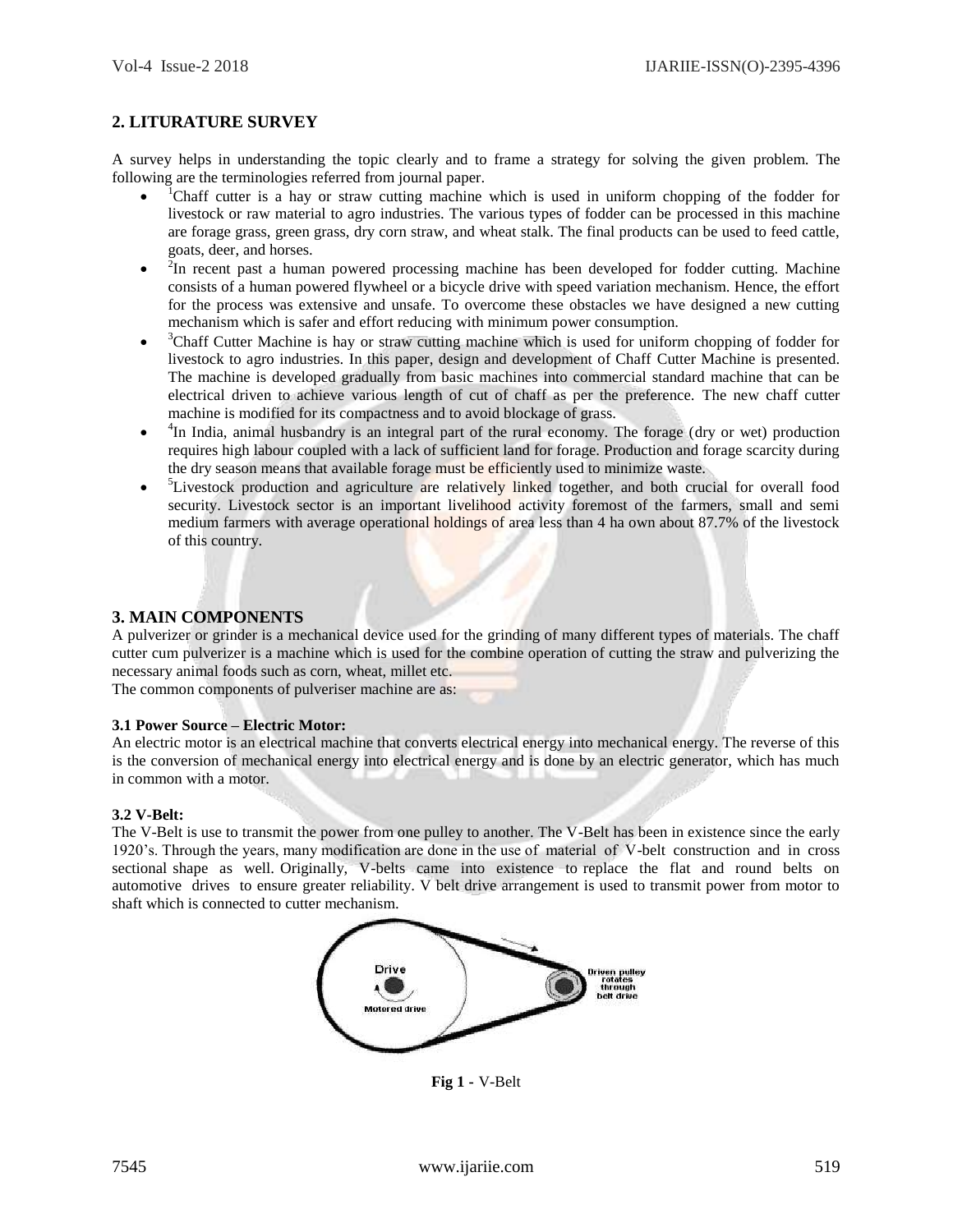### **3.3 Pulverising Cutting Blade Assembly**

This is the main section of the chaff cutting machine. The fine and uniform chopping of the chaff is done in this Section.

Cutter blade is the main part in chaff cutting machine which has consists of two blades i.e. one is cutting blade and other is pulverizing blade.

a) Main blade: They have sharp edge, they used to cut grass into number of small steps. So that they can easily rotated in chaff cutting housing  $\&$  get crushed in powder form by centrifugal blade

b) Centrifugal blade: It is used to crush grass in powder form which throws the powder at the exhaust with high speed.

D) Supporting Frame- The frame is built so rigid such that it can resist the load of different parts of machine.

# **4. CONCLUSIONS**

- The Chaff Cutting and Pulverizing machine is combined to perform the cutting and crushing operation more efficiently.
- By using different types of blades we can obtain different types of chaff for animal.
- Pulveriser machine can cut the sugarcane waste so that it can be utilized as a fodder for animal as well as grind various feeding materials such as dry corn straw, grass, soya bean, wheat stalk with ease and thus reducing the manual work of farmer and increases the fodder production.

# **5. FUTURE SCOPE**

- The volume of production can be increased with increased in power supply.
- With the more modified designs, the chaff cutting and pulverizing operation can be performed simultaneously.
- It can be can be made Solar Powered.
- Newer design of cutting machines include portable tractor driven chaff cutters in which cutting of chaff is done in the field and loaded in trolleys.

# **6. REFERENCES**

- 1. ChinmayBandiwedekar, "Review Paper on Design & Development of chaff Cutting Machine", International journal for scientific research & development, vol. 4, p.p.2321-0613, 2 March 2016.
- 2. Anand Kumar Telang, "Design and Modal Formulation of power Operated Chaff Cutter", International Journal on Emerging Technologies (IJET), vol. 4, p.p. 0975-8364, 2 July 2016.
- 3. Kalaiselvan, P Kesavan, P. Satheeshkumar, "Fabrication and performance measurement of manually powered fodder cutter", international journal of scientific & engineering research, vol.7, p.p.2229-5518, 5 May 2016.
- 4. I M Sanjay Kumar and Dr. T R Hemant Kumar "Design and fabrication of coconut leaves shredder", International journal of engineering research and general science, vol 3, July-August 2015.
- 5. Dr. U.V. Kongre, LokeshShahare, AakashMutkule, AkshayKomawar, Fabrication of multicrop cutter", International journal of advanced research in science, Engineering and Technology, vol. 3, p.p.2350-0328, 4 April 2016.
- 6. Singleton, W.Tm., Hicks, C., Hirsch, A., 1981. Safety in Agriculture and Related Industries (AP Report 106). University of Aston in Birmingham, Birmingham.
- 7. Steuland, D., Zoch, T., Stamas, P., Krieg, G., Boulet, W., 1990. The spectrum of emergency care of agricultural trauma in central Wisconsin. Am J. Emergency Med. 8, 528–530.